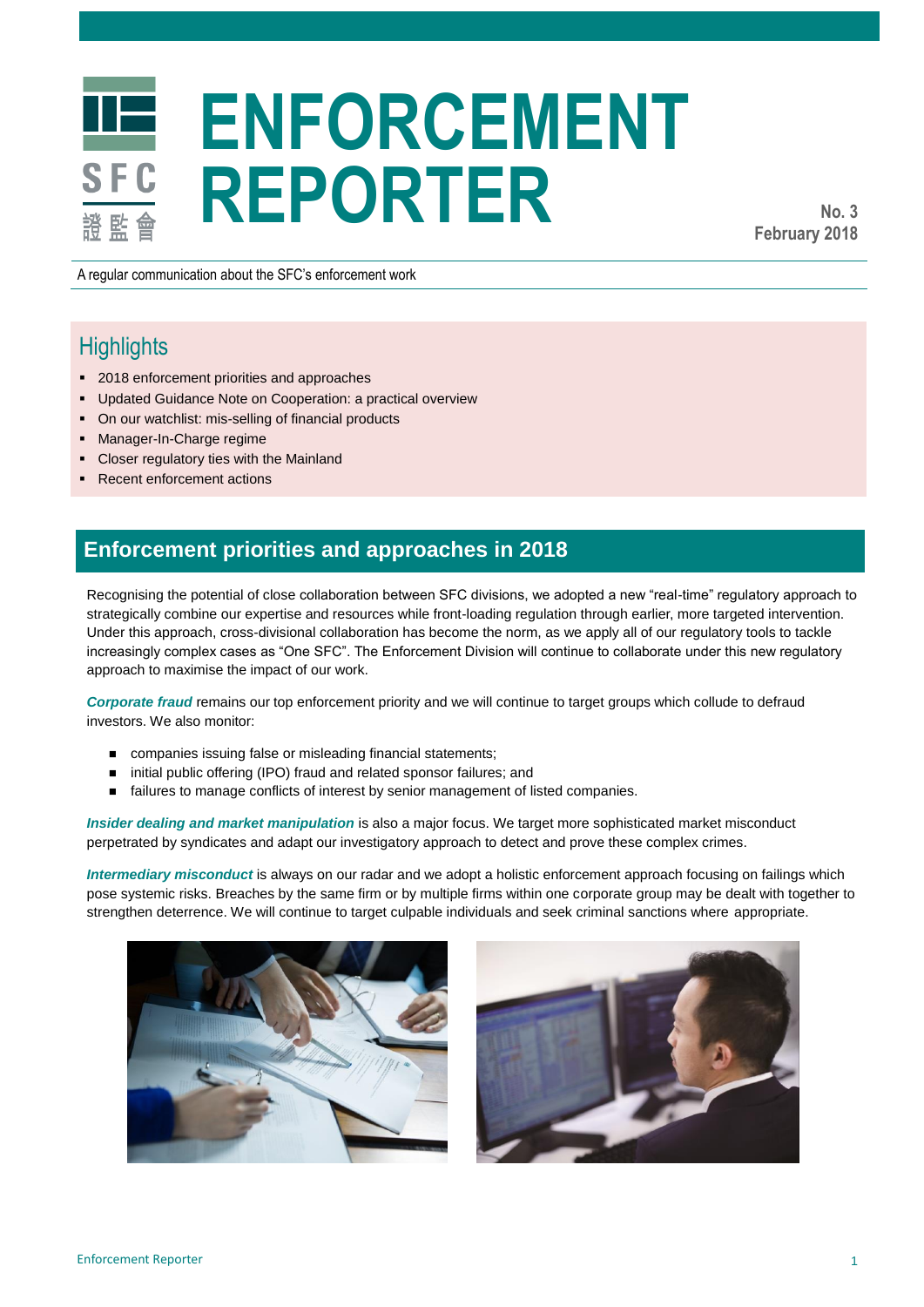

*Sponsor misconduct* is another key priority as we focus on resolving ongoing sponsor misconduct cases as well as investigating new ones. We have investigated 15 sponsor firms, and issued notices of proposed disciplinary actions against eight firms and four sponsor principals. As of February 2018, we are considering similar disciplinary notices and other enforcement actions against other firms and at least five sponsor principals. Our enforcement actions remind sponsors to uphold the highest standards and carry out proper due diligence which is a fundamental safeguard in the listing process. In many of the cases we have investigated, sponsors failed to scrutinise and verify key information in a prospectus and examine information with professional skepticism.

Under the rules, the purpose of due diligence is to enable the sponsor to know and understand the listing applicant and be satisfied that it complies with the Listing Rules and other legal and regulatory requirements. Sponsors are expected to ensure the listing document contains sufficient particulars and information to enable a reasonable person to form a valid and justifiable opinion of the shares, the financial condition and the profitability of the listing applicant.

#### *Money laundering* is a persistent risk globally and firms in

Hong Kong should ensure they have robust systems and controls to combat it. In 2017, we strengthened our enforcement actions against firms with internal control failures related to know-your-client or anti-money laundering requirements.

## **Updated Guidance Note on Cooperation: a practical overview**

We value the cooperation of firms and individuals with our investigations and enforcement proceedings. To be transparent about how we encourage cooperation, we issued a ne[w Guidance Note on Cooperation with the](http://www.sfc.hk/web/EN/assets/components/codes/files-current/web/guidelines/guidance-note-on-cooperation-with-the-sfc/guidance-note-on-cooperation-with-the-sfc.pdf)  [SFC](http://www.sfc.hk/web/EN/assets/components/codes/files-current/web/guidelines/guidance-note-on-cooperation-with-the-sfc/guidance-note-on-cooperation-with-the-sfc.pdf) in December 2017<sup>1</sup>.

#### *Key takeaways*

| Applicability:                              | SFC disciplinary proceedings<br>Civil court proceedings<br>Market Misconduct Tribunal (MMT) proceedings<br>X Criminal proceedings                                                                                                                                             |
|---------------------------------------------|-------------------------------------------------------------------------------------------------------------------------------------------------------------------------------------------------------------------------------------------------------------------------------|
| Eligibility:                                | For cooperation to be recognised, you must go above and beyond your statutory and<br>regulatory obligations                                                                                                                                                                   |
| Examples of<br>recognisable<br>cooperation: | Voluntarily and promptly report breaches or failings to the SFC<br>٠<br>Provide true and complete information regarding breaches or failings<br>٠<br>Accept liability<br>٠<br>Take rectification measures<br>٠                                                                |
| Benefits of<br>cooperation:                 | SFC disciplinary proceedings:<br>Sanction reduction from 10 to 30% (barring exceptional circumstances which may<br>٠<br>warrant a further reduction)                                                                                                                          |
|                                             | Civil court/MMT proceedings:<br>Early resolution – submission of agreed facts and proposed orders to court/MMT<br>٠<br>SFC's reduced proposed sanction and mitigation submissions to court/MMT<br>٠<br>Issuance of cooperation letters to other law enforcement agencies<br>٠ |

 $\overline{a}$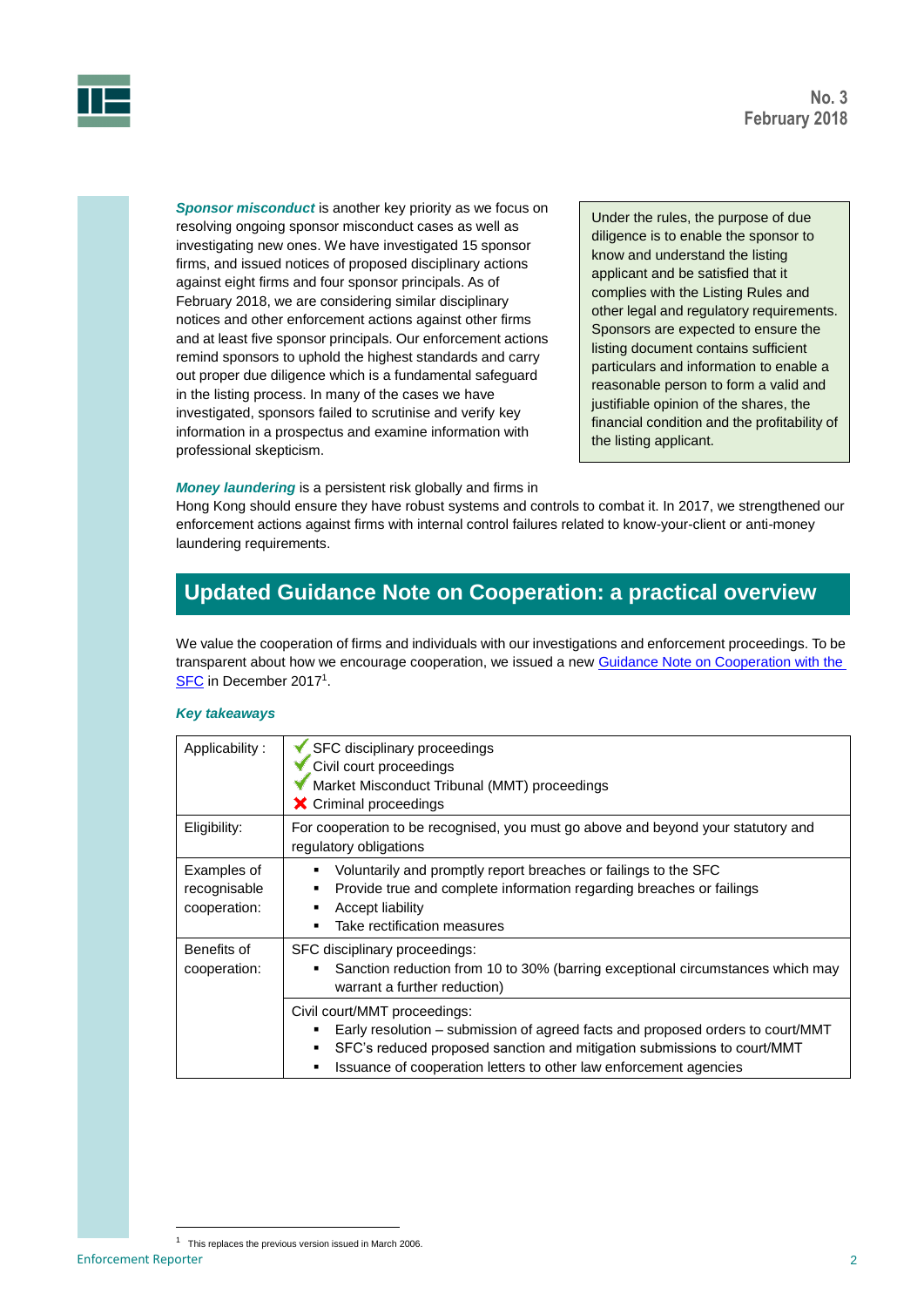

## **On our watchlist: mis-selling of financial products**

An Enforcement division team which specialises in combatting mis-selling of financial products worked alongside the Corporate Finance and Intermediaries divisions to complete an extensive review of cases involving these products. The team reviewed 34 offering circulars and investigated 11 licensed corporations for mis-selling practices. Firms are strongly advised to regularly review their compliance and control systems to guard against

mis-selling, and strictly adhere to laws and regulations governing the sale and marketing of financial products.

The sharing of experience and knowledge through collaboration among different divisions has enhanced the SFC's capabilities in handling this type of cases.

## **Manager-In-Charge regime**

Corporations do not have minds of their own. Individuals make corporate decisions and manage daily operations. We announced the Manager-In-Charge regime in April 2017 requiring firms to identify individuals with oversight of core functions and map out their responsibilities and reporting lines.

While this regime was not primarily conceived as a tool for enforcement, it helps us identify responsible individuals and hold them accountable in cases of wrongdoing. Our investigation teams can then

hone in on individual culpability at the inception of any investigation. Where the evidence supports it, the SFC will take civil or criminal actions against culpable individuals.

This sends a clear message to market players about the accountability of individuals who perpetrate wrongdoing. We believe this is one of the most effective ways to dissuade misconduct, incentivise good behaviour and improve corporate governance, which in turn will promote investor confidence.



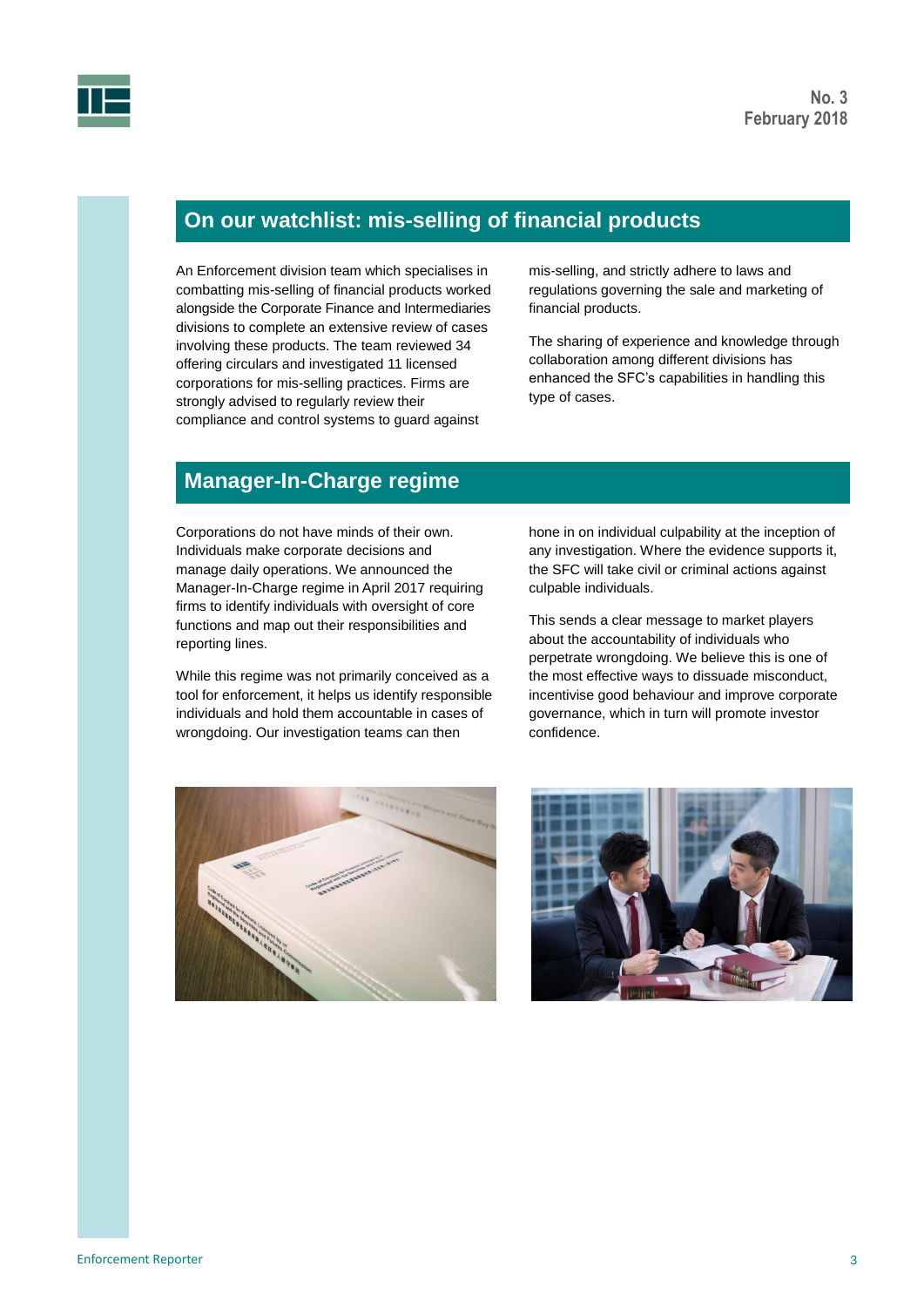

## **Closer regulatory ties with the Mainland**

Hong Kong is an international financial centre linking capital flows from both the Mainland and overseas. The development of Hong Kong's financial markets depends on this bridging role which is contingent upon a comprehensive set of cooperative arrangements between Mainland and Hong Kong regulators.

In recent years, we have been building an excellent relationship with the China Securities Regulatory Commission (CSRC), our regulatory counterpart on the Mainland, and 2017 was particularly rewarding. High-level meetings between the SFC and the CSRC's enforcement units discussed enhancing the implementation of the "Memorandum of Understanding on Strengthening Regulatory and Enforcement Cooperation under the Mainland-Hong Kong Stock Connect" as well as the regulatory priorities and latest developments in both jurisdictions.

Riding on the success of the joint training on market manipulation which we held with the CSRC in Xi'an in November 2016, we organised our second joint training in Xiamen in December 2017 to share investigation strategies and experiences in cases concerning breaches of disclosure rules, fraudulent offerings and market manipulation. Enforcement experts from the US Securities and Exchange Commission also shared their experiences.

Operationally, as part of our strategic review we began to streamline and prioritise the investigatory requests we send to the CSRC. The number of investigatory requests has since been reduced, allowing the CSRC to focus its resources on our most important requests.

### **Surveillance requests and self-reporting by firms**

- As a result of highly active trading under Mainland-Hong Kong Stock Connect, regulators in both jurisdictions cooperate more closely in market surveillance. The number of surveillance requests we sent to the CSRC for information about suspicious southbound transactions doubled in 2017. We also received a number of requests from the CSRC and the Shanghai and Shenzhen stock exchanges for surveillance information about northbound orders and transactions.
- $\blacksquare$  In 2017, the number of suspicious trading notifications from licensed firms<sup>2</sup> increased by over 15% from 2016. These notifications involved hacking, insider dealing, market manipulation, naked short-selling and licensee misconduct.
- We noted a marginal increase in the number of reports of suspicious transactions relating to debt securities. Firms are expected to include over-the-counter (OTC) activities in these reports, as OTC activities are increasingly behind on-market transactions both in Hong Kong and global markets.
- We encourage firms to report to us any suspected breach of rules or regulations. Prompt, complete and insightful self-reporting demonstrates the soundness of a firm's internal control systems and helps to detect trading misconduct.

Enforcement Reporter 4

 $\overline{a}$ 

<sup>&</sup>lt;sup>2</sup> Pursuant to paragraph 12.5 of the Code of Conduct for Persons Licensed by or Registered with the Securities and Futures Commission.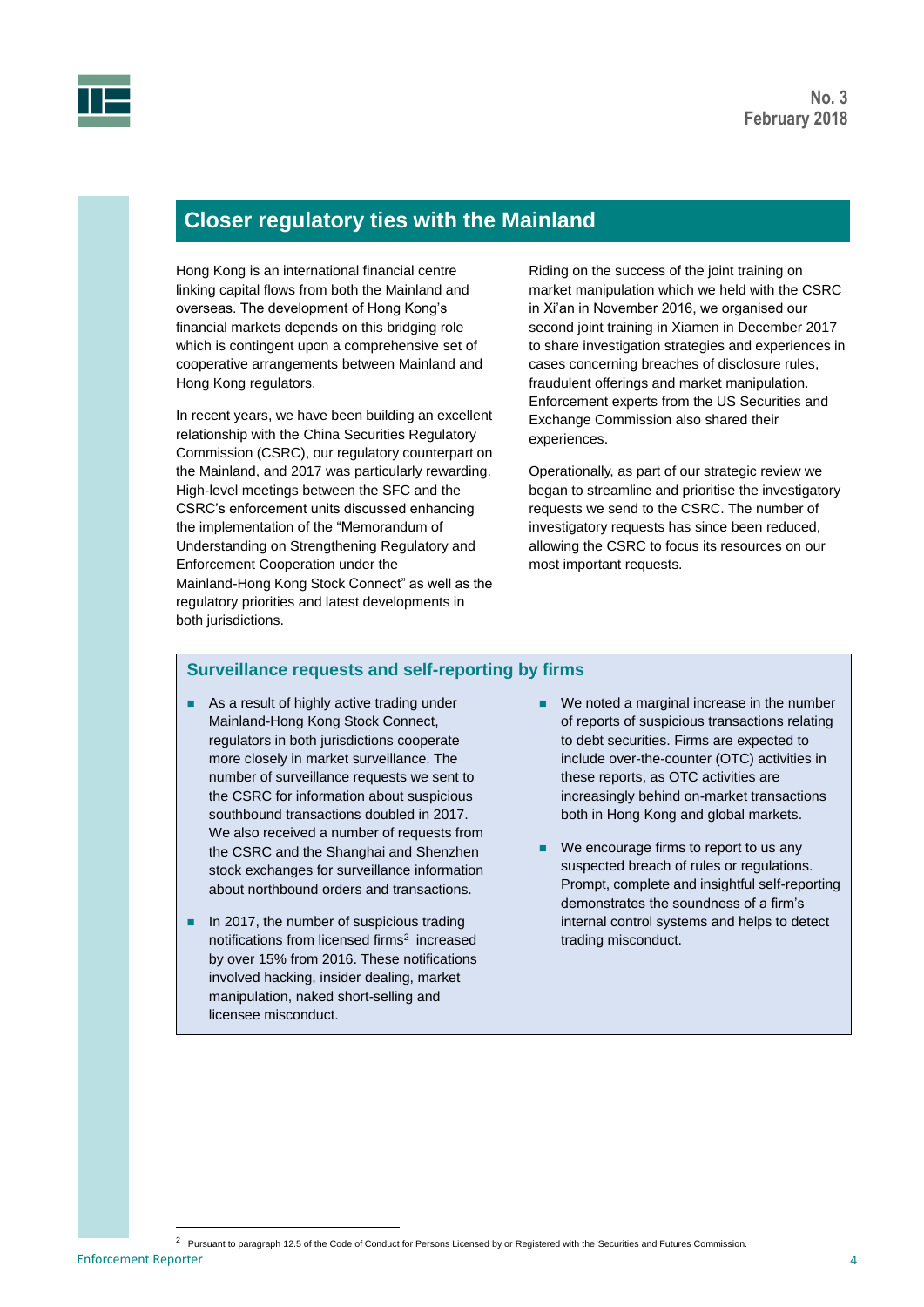



## **Recent enforcement actions**

#### *Credit Suisse*

We resolved our concerns with Credit Suisse (Hong Kong) Limited, Credit Suisse Securities (Hong Kong) Limited and Credit Suisse AG over various internal control failures.

The three firms were publicly reprimanded and fined a total of \$39.3 million for failures to segregate client securities, comply with reporting requirements in relation to cross trades, short selling requirements, electronic trading requirements, contract note rules and short position reporting rules, as well as failures in internal controls to ensure suitability.

We assessed the regulatory breaches of all three Credit Suisse firms together to achieve a holistic resolution of all our regulatory concerns with the group and to drive overall enhancements to specific processes and internal controls within the group's business activities in Hong Kong.

When resolving this matter, we took into account that the group self-reported their breaches to the SFC and involved their senior management in constructive discussions to resolve our concerns. Credit Suisse has taken remedial actions to strengthen their internal controls and systems, and agreed to compensate clients who suffered losses in 10 transactions where unsuitable products have or may have been sold to them. It also engaged independent reviewers to investigate the causes of the problems and to review the adequacy of the relevant controls.

Credit Suisse's ongoing cooperation from an early stage significantly expedited a satisfactory resolution and this high-level of cooperation was taken into account when we determined the sanctions.

#### *Qunxing Paper Holdings Company Limited*

We obtained orders from the Court of First Instance against Qunxing Paper Holdings Company Limited, its former chairman and vice-chairman, as well as its subsidiary Best Known Group Limited, to compensate investors who subscribed for Qunxing shares in its IPO or purchased them in the secondary market between 2007 and 2011, as well as a subscriber of Qunxing unlisted warrants in January 2011.

The defendants disclosed false or misleading information (ie, materially overstating turnover and understating bank borrowings) in Qunxing's IPO prospectus in 2007, as well as in its results announcements for the four financial years up to 31 December 2011.

This case demonstrates the SFC's determination to hold perpetrators of corporate fraud accountable for their actions and to seek financial redress for aggrieved investors in appropriate circumstances.